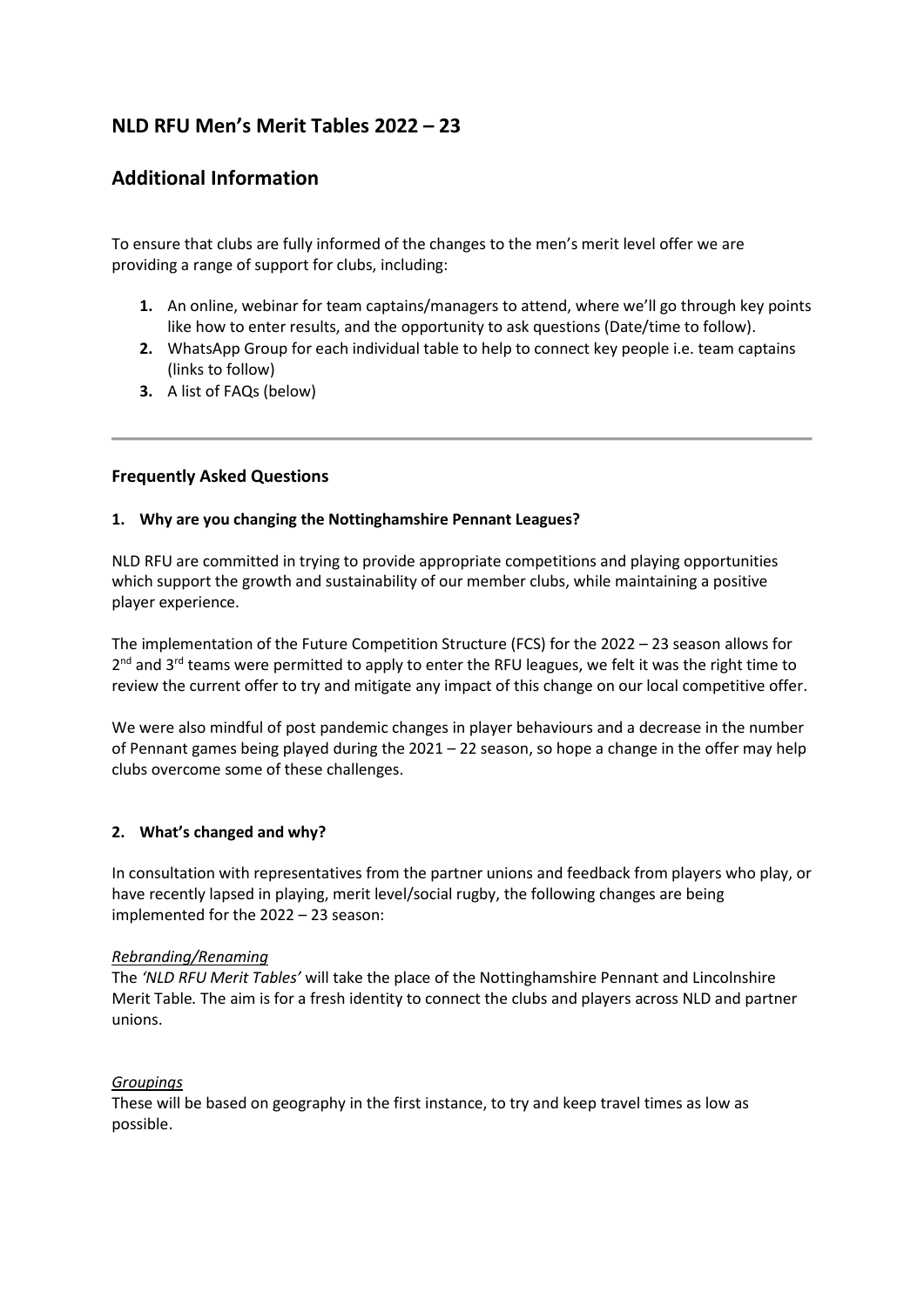225 players completed the online NLD player survey in May. We asked players to rank in order 5 aspects of a local competition in order of importance. 57% ranked teams of a similar standard as most important and 40% ranked travel time as second most important (the other aspects were guaranteed at least half a game, flexible and varying kick off times, and flexible rules and laws).

Being able to group clubs by competitive level, without creating unreasonable travel distances was problematic. Low game completion rates in some of the Pennant Leagues equally made assessing levels of competitiveness difficult. Therefore, the second most important aspect of travel time has been used to initially shape the groups.

#### *'Rules'*

The *NLD RFU Merit Tables Guidance Document* will be the 'rules' of the competition. We have simplified these to make them more user friendly.

49% of the responses to the NLD Player Survey ranked flexible rules/laws as least important, however with ongoing challenges some clubs face around player numbers and availability, removal/relaxation of some 'rules' aims to allowing clubs to agree a suitable option to keep their game on.

There will be no fines or walkovers, and clubs are encouraged to be as flexible as possible by utilising the Game On framework. Applying Game On principles to avoid cancelling means your fixture would still constitute a fixture, and count towards your performance in the NLD RFU Merit Tables.

# **3. What is Game On?**

The aim of Game On is to help ensuring more games are played and reducing the number of cancellations, the Game On principles allow teams to be more flexible with the laws to allow the match to go ahead.

Pending Governance approval, the Game On framework will be updated for the 2022 – 23 season and will allow teams to adapt the numbers on pitch down to 10 aside and the dimensions of a pitch so to meet the needs of the game and the number of players. Match length can be between  $40 - 80$ mins, as well as scrum and lineout options that ensures front row players still play important role in games, where scrums are adapted.

Historically, clubs have already been using such principles, working well together to keep games on for their players.

#### **4. Do we still play on Saturdays?**

Games are still scheduled for Saturdays and clubs can mutually agree to move a fixture to a date and time that suits them.

#### **5. Is there still going to be a 'league table' and table winners?**